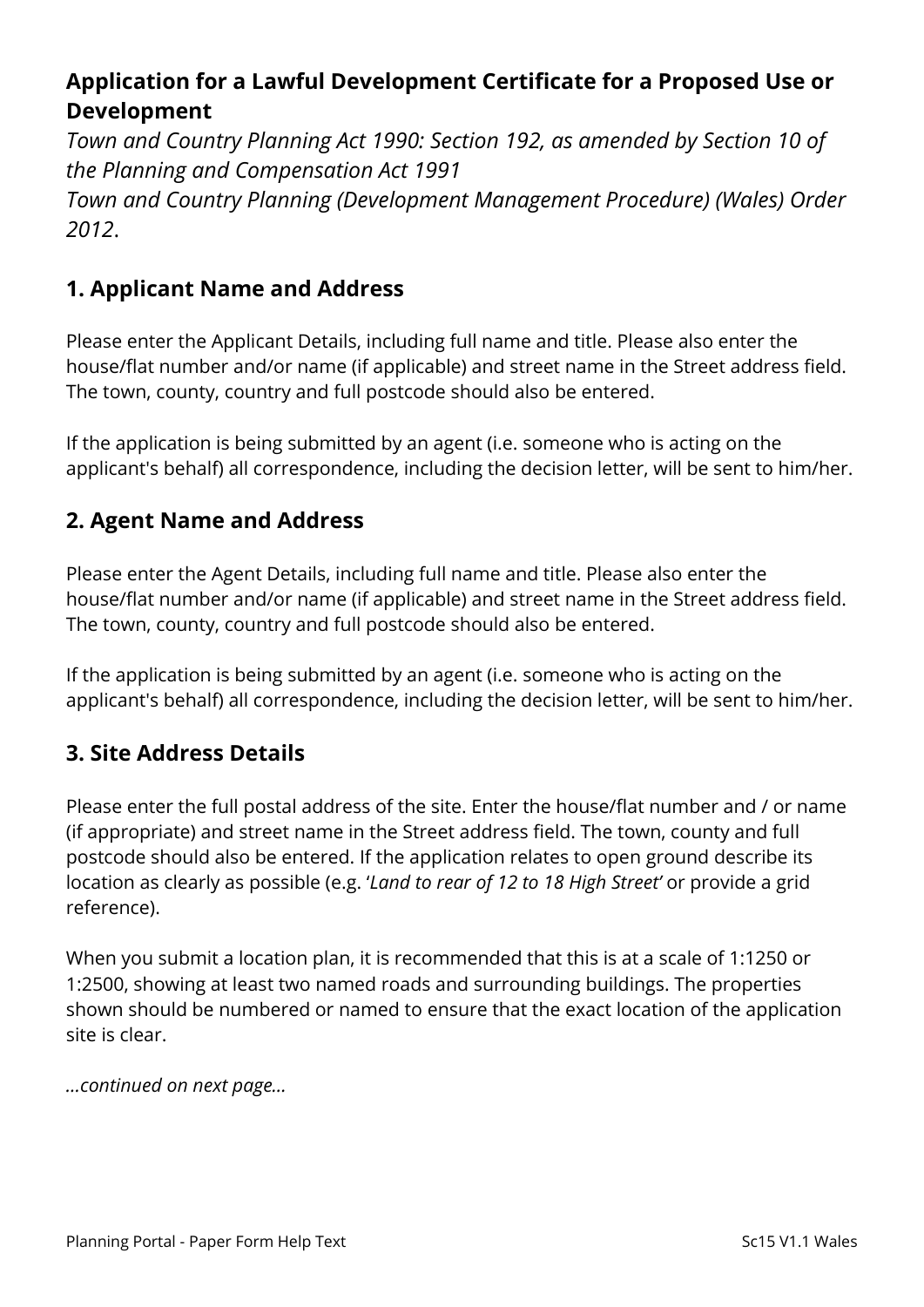The application site must be edged clearly with a red line on the location plan. It should include all land necessary to carry out the proposed development (e.g. land required for access to the site from a public highway, visibility splays (access around a road junction or access, which should be free from obstruction), landscaping, car parking and open areas around buildings).

A blue line must be drawn on the plan around any other land owned by the applicant, close to or adjoining the application site.

All plans must be to a metric scale and any figured dimensions given in metres and a scale bar should be included. Each plan should show the direction of North.

## **4. Pre-application Advice**

The local authority may be able to offer (possibly for a fee) pre-application discussions before a formal application is submitted in order to guide applicants through the process. This can minimise delays later in processing the application.

Pre-application discussions can also help you and the planning authority identify areas of concern about your proposed development so that you can give consideration to amending your proposal before the application is submitted. The advice and guidance given to you at the pre-application stage is given in good faith. However, it does not guarantee or supply a definitive undertaking as to whether your proposal is likely to be acceptable.

If you have received pre-application advice from the planning service please indicate the reference/date of any correspondence or discussion and the name of the officer. If you do not know these details then please state '*Unknown*'.

This will assist the Council in dealing with your application as quickly as possible.

### **5. Lawful development Certificate – Interest in Land**

Please specify the applicant's interest in the land. An Owner is the freeholder of the site and anyone who has a leasehold interest with at least seven years unexpired.

## **6. Authority Employee / Member**

You must declare whether the applicant or agent is a member of the council's staff, an elected member of the Council or related to a member of staff or elected member of the Council.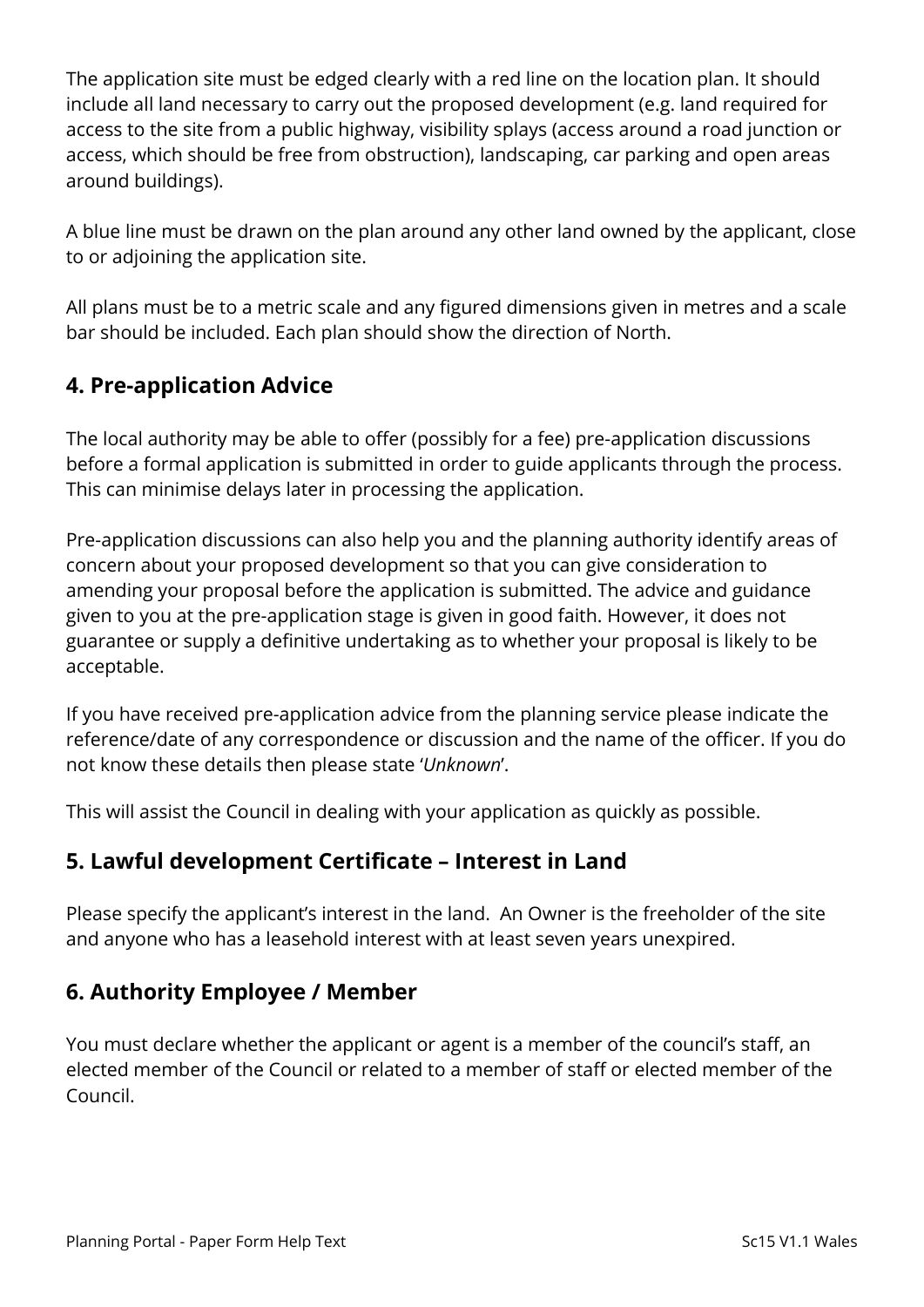# **7. Grounds for Application**

You must explain in your own words why you consider a Lawful Development Certificate should be granted. The evidence necessary to prove your entitlement to a certificate will depend on what is applied for, but you should always remember that for the emphasis is on the applicant to convince the local authority that a certificate should be issued. Therefore, the evidence submitted should be clear and convincing.

It is important that you state the relevant Use Class (if any) of any development deemed lawful. [View a list of the Use Classes and related information on the Planning Portal.](https://www.planningportal.co.uk/wales_en/info/3/common_projects/6/change_of_use)

## **8. Description of Proposal**

If the proposal consists of, or includes, carrying out building or other operations, please give a detailed description of all such operations and attach such plans or drawings as are necessary to show their precise nature. (In the case of a proposed building, the plans should indicate its precise siting and exact dimensions.)

## **9. Planning Application Requirements & Local Level Requirements**

There are two levels of requirements, national and local:

• **National -** Use the checklist to ensure that the forms have been correctly completed and that all relevant information is submitted.

• **Local -** The local planning authority will have produced a document (usually available from their website) which details any specific information that is required to accompany the application in addition to the national requirements.

Failure to complete the form correctly or to supply sufficiently detailed drawings or other relevant supporting information may result in your application being returned as invalid.

## **10. Declaration**

Please sign and date your application

### **11. Applicant Contact Details**

Please provide contact information for the applicant.

## **12. Agent Contact Details**

Please provide contact information for the agent.